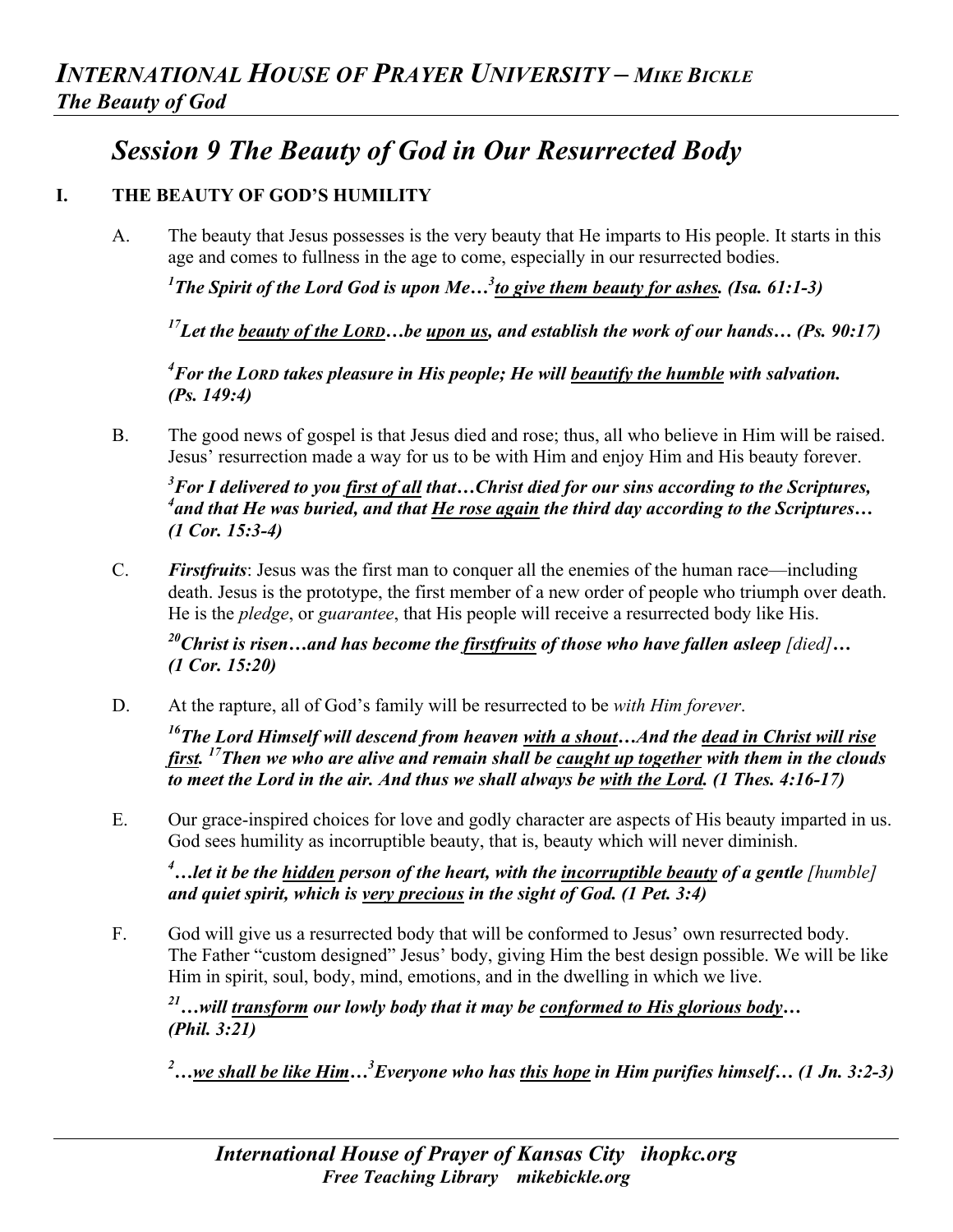G. Jesus' resurrected body radiates glorious light that is brighter than the sun (Isa. 24:23; Hab. 3:4; Jn. 8:12; Acts 26:13-14; Heb. 1:3; Rev. 1:16; 21:24; 22:3-5).

*16…and His countenance was like the sun shining in its strength. (Rev. 1:16)*

*2 He was transfigured before them. His face shone like the sun… (Mt. 17:2)* 

H. The Lord clothes Himself with majesty—covering Himself with garments of radiant light (Ps.  $104:1-2$ ).

*2 …You are clothed with honor and majesty, 2 Who cover Yourself with light as with a garment… (Ps. 104:1-2)* 

I. The saints are beautified with God's light and glory (Dan. 12:3; Mt. 13:43).

*3 The…wise shall shine like the brightness of the firmament…like stars forever. (Dan. 12:3)*

*43The righteous will shine forth as the sun in the kingdom of their Father. (Mt. 13:43)* 

- J. The resurrection speaks of transforming the same body that died, not creating a completely new body. There is continuity between one's physical body that dies and their resurrected body which includes each one's unique personality, genetics, and appearance brought to perfection.
- K. Paul highlighted five qualities of our resurrected body that will affect all of our abilities.

*42The body is sown in corruption, it is raised in incorruption. 43It is sown in dishonor, it is raised in glory. It is sown in weakness, it is raised in power. 44It is sown a natural body, it is*  raised a spiritual body...<sup>53</sup>For...this mortal must put on <u>immortality</u>. (1 Cor. 15:42-53)

- *1. Corruption, but raised in incorruption*: Vitality and strength replace sickness and decay.
- *2. Dishonor, but raised in glory*: Purity and honor replace failure, shame, and dishonor.
- *3. Weakness, but raised in power*: Safety and prosperity replace injustice, vulnerability, and pain.
- *4. Natural body, but raised a spiritual body*: Supernatural capacities replace natural ones.
- *5. Mortality puts on immortality*: Unending life and love replace physical death and loss.
- L. One overall truth that affects all the activities in our resurrected bodies is the removal of sadness.

*4 God will wipe away every tear from their eyes; there shall be no more death, nor sorrow, nor crying. There shall be no more pain… (Rev. 21:4)* 

M. We will live in a material, resurrected body on a material earth with the supernatural abilities of the resurrection. We will eat real food and drink real drink. We will not have all knowledge, but will learn little by little. We will work with a deep sense of purpose in partnership with God. We will meet new people, grow in relationship with them, and introduce them to others.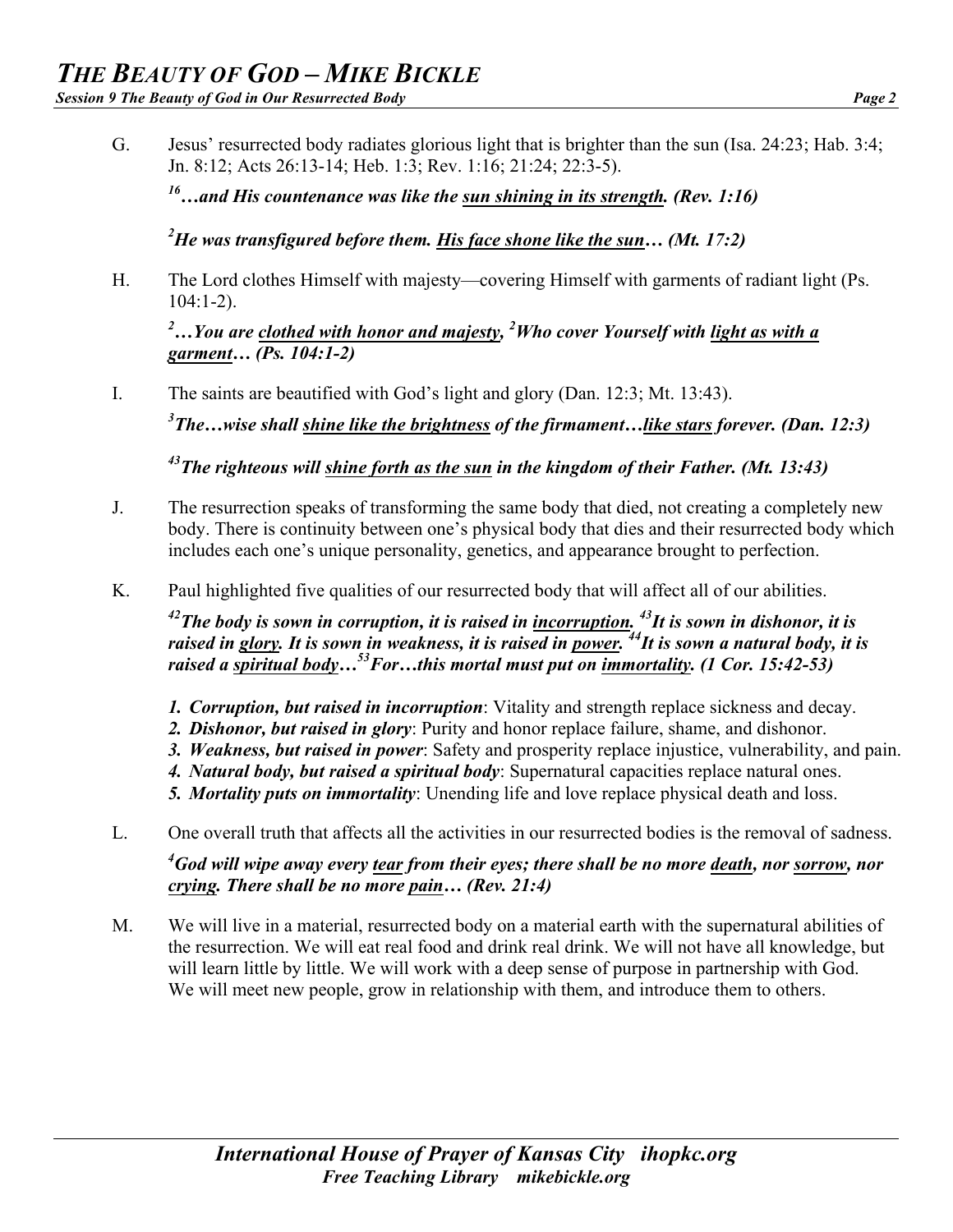## **II. THE GLORY IN JESUS' RESURRECTED BODY**

A. Jesus could veil His glory fully or partially or unveil it to show His terrifying glory (Rev. 1:17; Lk. 24:37). At times, Jesus was not recognized as He veiled His resurrection glory, and He could suddenly appear or vanish from sight  $(Lk, 24:16, 31;$  Jn.  $20:14-15; 21:4$ ).

*15While they conversed…Jesus Himself drew near and went with them [to Emmaus]. 16Their eyes were restrained, so that they did not know Him…31Their eyes were opened and they knew Him; He vanished…33They…returned to Jerusalem…35They told about the things that had happened… 36As they said these things, Jesus stood in the midst of them… (Lk. 24:15-36)* 

B. Jesus' resurrected body has "supernatural flesh" with bones and has the capacity to eat food.

<sup>38</sup>He said to them, "Why are you troubled? And why do doubts arise in your hearts? <sup>39</sup>Behold *My hands and My feet, that it is I Myself. Handle Me and see, for a spirit does not have flesh and bones as you see I have…" 41He said to them, "Have you any food here?" 42So they gave Him a piece of a broiled fish…43He took it and ate in their presence. (Lk. 24:38-43)*

*40Him God raised up on the third day, and showed Him openly 41…to witnesses chosen before by God, even to us who ate and drank with Him after He arose from the dead." (Acts 10:40-41)* 

C. We will take pleasure in the positive side of hunger and thirst without the pain of lack. Believers will have the pleasure of eating and drinking with Jesus in the New Jerusalem.

*15"I have desired to eat this Passover with you before I suffer; 16for I say to you, I will no longer eat of it until it is fulfilled in the kingdom of God…18I will not drink of the fruit of the vine until the kingdom of God comes... 29I bestow upon you a kingdom…30that you may eat and drink at My table in My kingdom, and sit on thrones judging…Israel." (Lk. 22:15-30)* 

D. John added details to the events occurring in Luke 24. Jesus walked through the wall to enter a room when the doors were shut (Jn. 20:19, 26). He showed them the scars in His hands, feet, and side (Jn. 20:27). During His third appearance, He prepared a fire and cooked fish (Jn. 21:9-14).

*19When the doors were shut where the disciples were assembled…Jesus came and stood in the midst, and said to them, "Peace be with you." 20…He showed them His hands and His side… (Jn. 20:19-20)*

*24Thomas…was not with them when Jesus came. 25…He said to them, "Unless I see in His hands the print of the nails, and put my finger into the print of the nails, and put my hand into His side, I will not believe." <sup>26</sup> After eight days His disciples were again inside…Jesus came, the doors being shut, and stood in the midst…27 He said to Thomas, "…reach your hand here, and put it into My side." (Jn. 20:24-27)* 

E. Jesus appeared to His disciples to teach them for forty days and then traveled on a cloud.

*3 He presented Himself alive after His suffering…being seen by them during forty days and speaking of the things pertaining to the kingdom of God…<sup>9</sup> While they watched, He was taken up, and a cloud received Him out of their sight. (Acts 1:3, 9)*